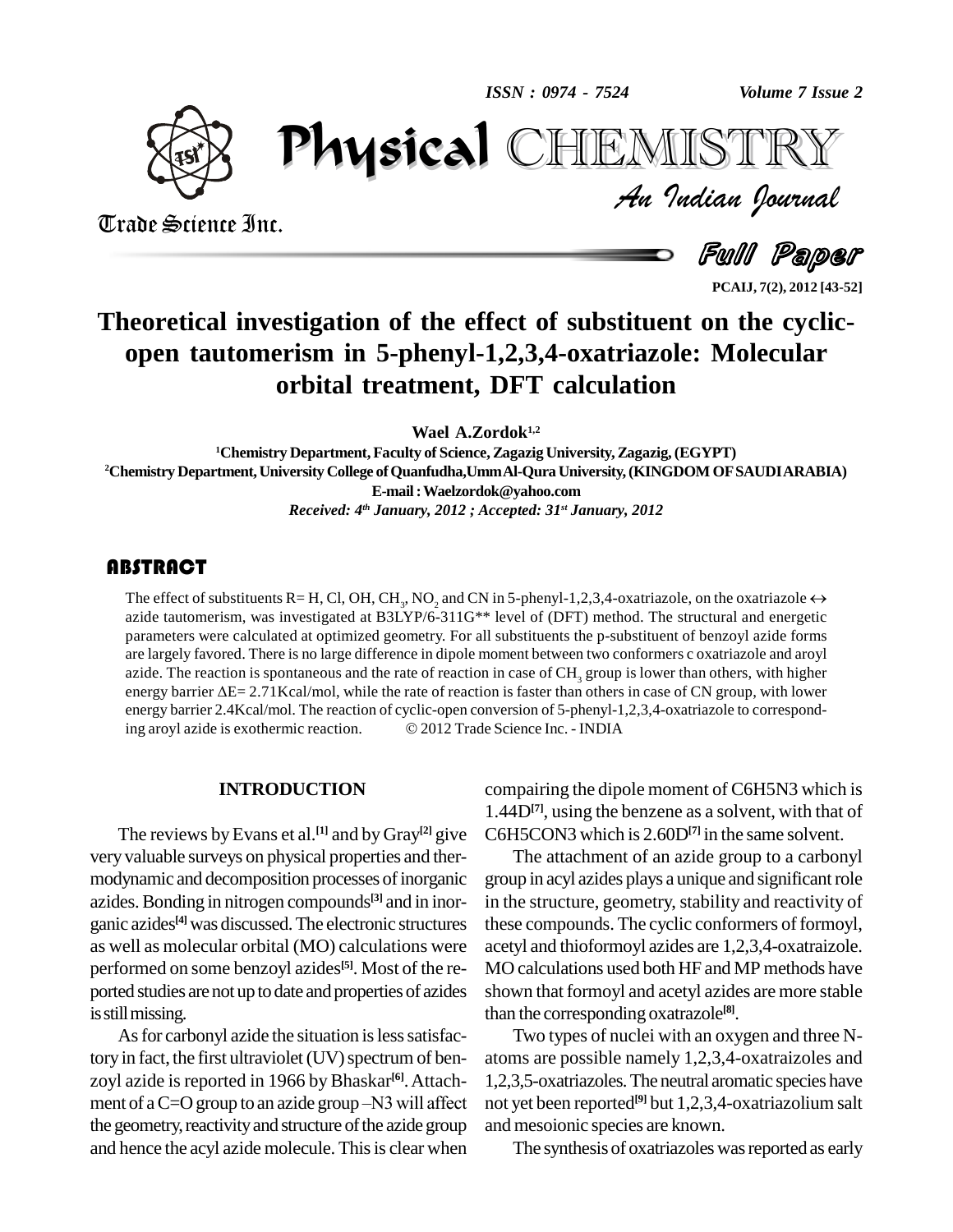as 1896 **[10]**, but the first proved in 1994 **[11]**.The neutral 1,2,3,4-oxatriazoles still await synthesis but some of their properties have been predicated by theoretical calculation **[12]**.

In this work we have examined the influence of various substituents R=H, Cl, CH<sub>3</sub>, OH, NO<sub>2</sub> and CN in 5-phenyl-1,2,3,4-oxatriazole asshown in Figure (1) on stabilities of the cyclic structure of phenyl oxatriazole and corresponding open conformer of benzoyl azide by ab-initio calculations using DFT method combine with B3LYP/6-311G\*\* level. In addition, the effect of these groups on geometrical parameters of transition state, the transition state is detected by presence of only one imaginary frequency.The cyclic-open conversion reaction of 5-phenyl-1,2,3,4-oxatriazoles have been investigated by varying the N10-O11 distance and op- metrical parameters, bond length Å, bond order (), bond angles timizing the remaining structural parameters for each choice of the N10-O11 distance.

#### **COMPUTATIONALMETHODS**

The hybrid DFT method based on Becke's Threfunctional<sup>[13]</sup> with non-local correlation provide by theLee,Yang and Parrfunctional(LYP) **[14]** designated B3LYP, is used throughout.All calculations were performed with GAMESS **[15]** program package at 6-  $311G**$  basis set. Assuming C1 symmetry, the geometry of ground state, transition state and products of studied molecules was fully optimized. The ring opening reaction of 5-phenyl-1,2,3,4-oxatriazoles being with studied molecules was fully optimized. The ring open-<br>ing reaction of 5-phenyl-1,2,3,4-oxatriazoles being with<br>the molecule in it's geometry optimized ground state and is simulated by stepwise elongation of  $r(N10-O11)$ the bond Figure  $(1)$ . The nature of stationary point is characterized by calculating the corresponding vibrational frequency and transition states are located and confirmed by having one imaginary frequency of vibration.

#### **RESULTAND DISCUSSION**

### **15-phenyl-1,2,3,4-oxatriazole**

*An*MO calculations were carried out using Density *I* method com<br>*In* cyclic con<br>1,2,3,4-oxatri<br>IISTRY<br>*Indian Iournal* Functional Theory DFT method combine with B3LYP/ 6-311G\*\* as basisset on cyclic conformer of benzoyl azide, i.e on 5-phenyl-1,2,3,4-oxatriazole. Results are  $\frac{m}{\text{freq}}$ 



**Figure 1 :The structure of oxatriazoles,transition states and final product of benzoyl azides, the resonating structure of benzoylazides(I)and(II)atR=H,CH<sup>3</sup> ,OH,Cl,NO<sup>2</sup> andCNas substituents.**

**TABLE1 :Total energy, dipole moment and equilibriumgeo metrical parameters, dipole moment and equilibrium geometrical parameters, bond length**  $\AA$ **, bond order (), bond angles<br>
<b>°** and charges for 5-phenyl-1 2 3 4-ovatriazole, transition state <sup>o</sup> and charges for 5-phenyl-1,2,3,4-oxatriazole, transition state **and benzoyl azide atR=Has obtainedfromB3LYP/6-311G\*\* procedure.**

| <b>Parameter</b>                                              | 5-phenyl-<br>1,2,3,4<br>oxatriazole | <b>TS</b>             | <b>Benzoyl</b><br>azide |
|---------------------------------------------------------------|-------------------------------------|-----------------------|-------------------------|
| E/au                                                          | -509.2879 81096                     | $-509.2836$<br>954417 | $-411.982$<br>5027      |
| Dipole<br>moment/D<br><b>B</b> ond<br>length, (bond<br>order) | 4.773                               | 3.515                 | 3.213                   |
| N10-O11                                                       | 1.448 (0.889)                       | 1.813<br>(0.547)      |                         |
| $N9-N10$                                                      | 1.245(1.650)                        | 1.181<br>(1.907)      | 1.125<br>(2.229)        |
| N8-N9                                                         | 1.369(1.148)                        | 1.337<br>(1.182)      | 1.241<br>(1.320)        |
| $C7-N8$                                                       | 1.310 (1.576)                       | 1.361<br>(1.350)      | 1.436<br>(0.984)        |
| C7-011                                                        | 1.327(1.161)                        | 1.264<br>(1.504)      | 1.208<br>(2.048)        |
| Bond angle,?                                                  |                                     |                       |                         |
| <b>O11C7N8</b>                                                | 112.34                              | 118.43                | 122.78                  |
| <b>C7N8N9</b>                                                 | 104.38                              | 103.22                | 114.84                  |
| <b>N8N9N10</b>                                                | 113.19                              | 124.28                | 174.84                  |
| <b>C4C7N8</b>                                                 | 127.01                              | 119.52                | 112.39                  |
| Charge density                                                |                                     |                       |                         |
| C7                                                            | 0.432                               | 0.455                 | 0.045                   |
| N8                                                            | $-0.275$                            | $-0.289$              | $-0.351$                |
| N <sub>9</sub>                                                | $-0.037$                            | 0.053                 | 0.319                   |
| N10                                                           | 0.037                               | 0.038                 | $-0.104$                |
| 011                                                           | $-0.254$                            | $-0.336$              | $-0.334$                |
| Imaginary<br>frequency/ I                                     |                                     | 308.84                |                         |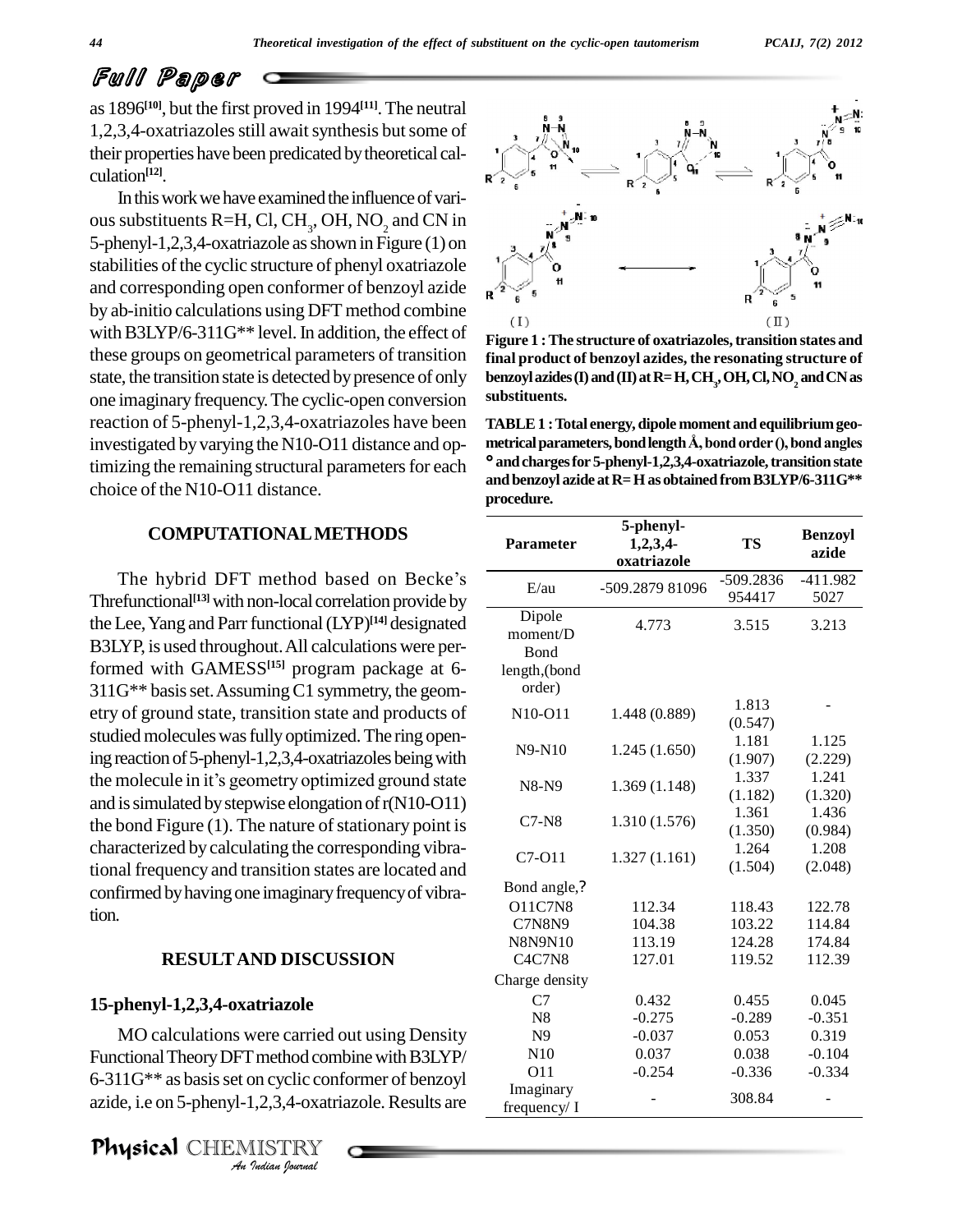given inTABLE (1).The potential energy diagram for the cyclic-open conversion involved transition state is shown in Figure (1). In TABLE (1), shows how the values of energy, bond length, bond order, bond angle and charges vary as a function of  $r(N10-011)$  distance through the cyclic-open conversion process. Elongation of the distance r(N10-O11) puts a strain on the molecule and total energy increases. Maximum strain is obtained at  $r(N10-011)=1.813\text{\AA}$  which represents the transition state, this state is detected by presence of only one imaginary frequency  $v=321.12$ cm<sup>-1</sup>. The geometric parameters of transition state are given in TABLE only one imaginary frequency  $v=321.12 \text{cm}^{-1}$ . The geometric parameters of transition state are given in TABLE<br>(1) where one finds r(N10-O11) =1.813Å, the r(C7metric parameters of transition state are given in TABLE<br>(1) where one finds r(N10-O11) =1.813Å, the r(C7-<br>O11) bond is 1.264Å (approaching the C=O bond and shorter than equilibrium bond length in 5-phenyl- 011) bond is 1.264Å (approaching the C=O bond and<br>shorter than equilibrium bond length in 5-phenyl-<br>1,2,3,4-oxatriazoles, 1.327Å); the r(C7-N8) bond is shorter than equilibrium bond length in 5-phenyl-<br>1,2,3,4-oxatriazoles, 1.327Å); the r(C7-N8) bond is<br>1.361Å approaching a C-N single bond and longer than equilibrium bond length in 5-phenyl-1,2,3,4- 1.361Å approaching a C-N single bond and longer than<br>equilibrium bond length in 5-phenyl-1,2,3,4-<br>oxatriazoles, 1.31Å. Both N-N bond lengths are shorter at the transition state compared to the equilibrium bond<br>length in 5-phenyl-1,2,3,4-oxatriazole.<br>At r(N10-O11)= 3.354Å, the equilibrium geomlength in 5-phenyl-1,2,3,4-oxatriazole.

etry of the open conformer is obtained where by results in TABLE (1) are typical for the open conformer of etry of the open conformer is obtained where by results<br>in TABLE (1) are typical for the open conformer of<br>benzoyl azide<sup>[16]</sup>. A value of 1.208Å, with bond order 2.048 between C7-O11 indicates an almost pure C=O benzoyl azide<sup>[16]</sup>. A value of 1.208Å, with bond order<br>2.048 between C7-O11 indicates an almost pure C=O<br>group, whereas a value of 1.12Å with bond order 2.229 between N9-N10 indicates a bond resonating between double and triple ones asshown in Figure (1) and val between N9-N10 indicates a bond resonating between<br>double and triple ones as shown in Figure (1) and val-<br>ues of 1.436Å with bond order 0.984 and 1.24Å with **TABLE 2 :** Thermodynamic parameters of the Oxatriazole  $\leftrightarrow$ 

**benzoyl** azide process of studied compounds with  $R=H$ , Cl, **OH, CH3, NO2 and CN assubstituent in para position of 5 phenyl-1,2,3,4-oxatriazole asobtainedfromB3LYP/6-311G\*\* procedure. Substituents E**<sub>r</sub>  $\Delta H$   $\Delta E$   $\Delta E^*$   $\Delta S$  **b b c c f** 

| <b>Substituents</b>                                                                                                          | ${\bf E}_r$ | ΔH                                | AЕ   | $\Delta E^*$ | ΔS   |
|------------------------------------------------------------------------------------------------------------------------------|-------------|-----------------------------------|------|--------------|------|
| H                                                                                                                            | $-18.51$    | $-19.71$                          | 2.69 | $-0.176$     | 3.59 |
| CH <sub>3</sub>                                                                                                              | $-6.43$     | $-8.12$                           | 2.71 | $-0.167$     | 2.94 |
| <b>OH</b>                                                                                                                    | $-18.56$    | $-19.93$ 2.56                     |      | $-0.289$     | 2.75 |
| Cl                                                                                                                           | -18.96      | $-16.32$ 2.48                     |      | $-0.338$     | 3.87 |
| NO <sub>2</sub>                                                                                                              |             | $-13.37$ $-14.70$ $2.40$ $-0.377$ |      |              | 2.94 |
| <b>CN</b>                                                                                                                    |             | $-19.30$ $-20.48$ $2.40$ $-0.392$ |      |              | 2.94 |
| $\overline{E}_r$ : Reaction energy is given by E <sub>product</sub> -E <sub>reactant</sub> ; $\overline{\Delta H}$ : Heat of |             |                                   |      |              |      |
| the a<br>reaction is given by $Er + d(ZPE) + d(TC)$ ; $\Delta E$ : Energy barrier is                                         |             |                                   |      |              |      |

 $\overline{\mathbf{F}}_r$ : Reaction energy is given by  $\mathbf{E}_{\text{product}} - \mathbf{E}_{\text{reactant}}$ ;  $\Delta \mathbf{H}$ : Heat of<br>reaction is given by  $\mathbf{E} \mathbf{r} + \mathbf{d}(\mathbf{ZPE}) + \mathbf{d}(\mathbf{TC})$ ;  $\Delta \mathbf{E}$ : Energy barrier is the az<br>given by  $\mathbf{E}_{\text{TS}} - \mathbf{E}_{\$ given by E<sub>TS</sub> - E<sub>ST</sub>;  $\Delta$ E<sup>\*</sup>: Activation energy is given by dE +  $d(ZPE) + d(TC) + RT$ ;  $\Delta S$ : Enthalpy of reaction. Ref;<sup>[16]</sup>



### Benzoyl azide

**Figure 2 : The conversion of 5-phenyl-1,2,3,4-oxatriazole to benzoyl azide involving the optimized geometric structure of reactant, product and transition state by using DFT-B3LYP/ 6-311G\*\* level of calculation.**

It is important to find that  $\theta$ (N8N9N10)= 174.84°, i.e. *ITA.84°, i.e.<br>0(CAC7N8)<br>dization for<br>1ISTRY<br><i>Indian hournal* bond order 1.32 between the C7-N8 and N8-N9 in dicates almost pure single bonds. One clearlysees how bond order 1.32 between the C7-N8 and N8-N9 in-<br>dicates almost pure single bonds. One clearly sees how<br>bond angles vary:  $\theta$ (O11C7N8) from 112.34° to dicates almost pure single bonds. One clearly sees how<br>bond angles vary:  $\theta$ (O11C7N8) from 112.34° to<br>122.78°,  $\theta$ (C7N8N9) from 104.38° to 114.84° and bond angles vary:  $\theta$ (O11C7N8) from 112.34° to 122.78°,  $\theta$ (C7N8N9) from 104.38° to 114.84° and  $\theta$ (N8N9N10) from 113.19° to 174.84°, as one goes from 5-phenyl-1,2,3,4-oxatriazoles to benzoyl azide.  $\theta$ (N8N9N10) from 113.19 $\degree$  to 174.84 $\degree$ , as one goes from 5-phenyl-1,2,3,4-oxatriazoles to benzoyl azide.<br>It is important to find that  $\theta$ (N8N9N10)= 174.84°, i.e.<br>the azide group is not completely linear. The  $\theta$ (C4C7N8) It is important to find that  $\theta$ (N8N9N10)=1/4<br>the azide group is not completely linear. The  $\theta$ (C<br>is 112.78°, indicating a distorted sp<sup>2</sup> hybridiz is 112.78 $\degree$ , indicating a distorted sp<sup>2</sup> hybridization for theC-atom.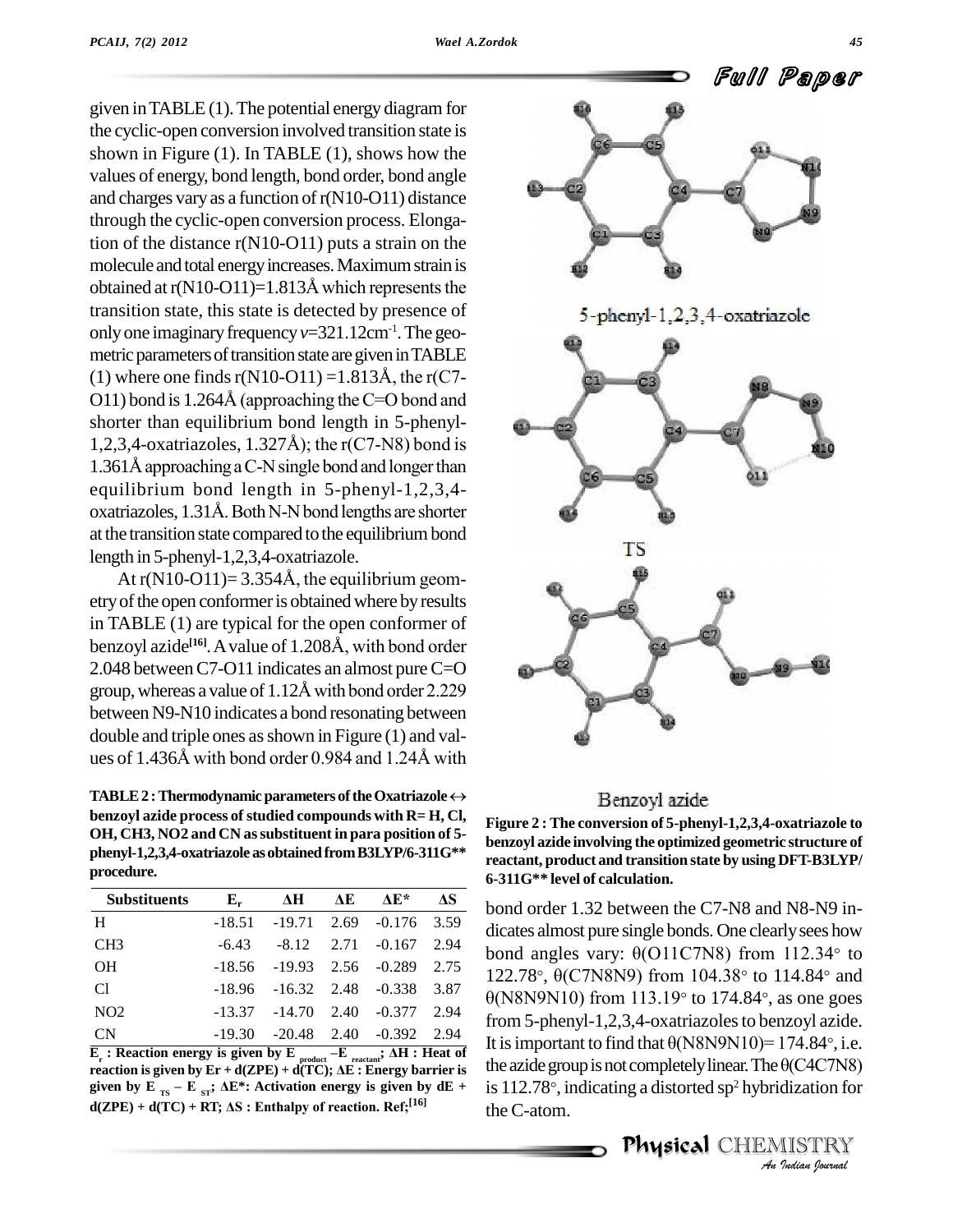

#### p-methylbenzoyl azide

**Figure 3 : The conversion of 5-p-tolyl-1,2,3,4-oxatriazole to p-methylbenzoyl azide involving the optimized geometric structure of reactant, product and transition state by using DFT-B3LYP/6-311G\*\* level of calculation.**

*Andre* of the ring opening of 5-phenyl-1,2,3,4-oxatriazole to  $-18.51$ *I*<br>Ineous and values and values<br>*I* Such a research<br>*I* Indian bournal The diagram for the conversion of 5-phenyl-1,2,3,4-oxatriazole to open conformer of benzoyl azide is shown in Figure (2). Thermodynamic parameters for the conversion cyclic structure of 5-phenyl-1,2,3,4-oxatriazole to open structure of benzoyl azide given in TABLE  $(2)$ , one finding activation energy for the 1,2,3,4-oxatriazole to open structure of benzoyl azide oxatria<br>given in TABLE (2), one finding activation energy for the 5-p<br>this process is only -0.176Kcal/mol, so the reaction pared to benzoyl azide is spontaneous and value of energy barrier is 2.689Kcal/mol. Such a result means that 5 phenyl-1,2,3,4-oxatriazole, mostly, can not be formed confor

Physical CHEMISTRY

| <b>Parameter</b>            | 5-p-tolyl-<br>1,2,3,4 | <b>TS</b>        | <b>Benzoyl</b><br>azide |
|-----------------------------|-----------------------|------------------|-------------------------|
|                             | oxatriazole           |                  |                         |
| E/au                        | $-548.6172$           | $-548.6129$      | $-548.6275$             |
|                             | 566737                | 391157           | 008897                  |
| Dipole<br>moment/D<br>Bond  | 5.46                  | 4.19             | 3.70                    |
| length, (bond<br>order)     |                       |                  |                         |
| N10-O11                     | 1.449 (0.888)         | 1.815<br>(0.545) |                         |
| $N9-N10$                    | 1.245 (1.649)         | 1.181<br>(1.905) | 1.130<br>(2.189)        |
| N8-N9                       | 1.368(1.150)          | 1.336<br>(1.186) | 1.256<br>(1.390)        |
| $C7-N8$                     | 1.311 (1.572)         | 1.362<br>(1.343) | 1.459<br>(0.995)        |
| C7-011                      | 1.328 (1.160)         | 1.264<br>(1.505) | 1.210<br>(1.987)        |
| Bond angle, ?               |                       |                  |                         |
| <b>O11C7N8</b>              | 112.29                | 118.36           | 119.55                  |
| <b>C7N8N9</b>               | 104.39                | 103.24           | 101.94                  |
| <b>N8N9N10</b>              | 113.24                | 124.39           | 173.70                  |
| <b>C4C7N8</b>               | 127.04                | 119.50           | 113.99                  |
| Charge density              |                       |                  |                         |
| C7                          | 0.430                 | 0.453            | 0.430                   |
| N <sub>8</sub>              | $-0.277$              | $-0.291$         | $-0.314$                |
| N <sub>9</sub>              | $-0.039$              | 0.052            | 0.185                   |
| N10                         | 0.035                 | 0.035            | $-0.159$                |
| 011                         | $-0.256$              | $-0.338$         | $-0.343$                |
| Imaginary<br>frequency/ $I$ |                       | 378.27           |                         |

and, it formed changes immediately to open tautomer. On the other hand the process is exothermic, the value of reaction energy is-18.51Kcal/mol and heat of re action is-19.71Kcal/mol.

There is no large difference between two isomers in dipole moment between the two conformers cyclic oxatriazole andopen benzoyl azide.The total energyof the 5-phenyl-1,2,3,4-oxatriazole is-509.288H com pared to -509.3175H for benzoyl azide, a difference is -18.51Kcal/mol between two isomers with benzoyl azide of lower energy. The results indicate that the open conformer, benzoyl azide is more stable than the cyclic conformer of 5-phenyl-1,2,3,4-oxatriazole.

**TABLE3 :Total energy, dipole moment and equilibriumgeo metrical parameters, bond length** Å, bond order (), bond angles **andchargesfor 5-p-tolyl-1,2,3,4-oxatriazole,transitionstate andp-methylbenzoylazideatR=CH3asobtainedfromB3LYP/**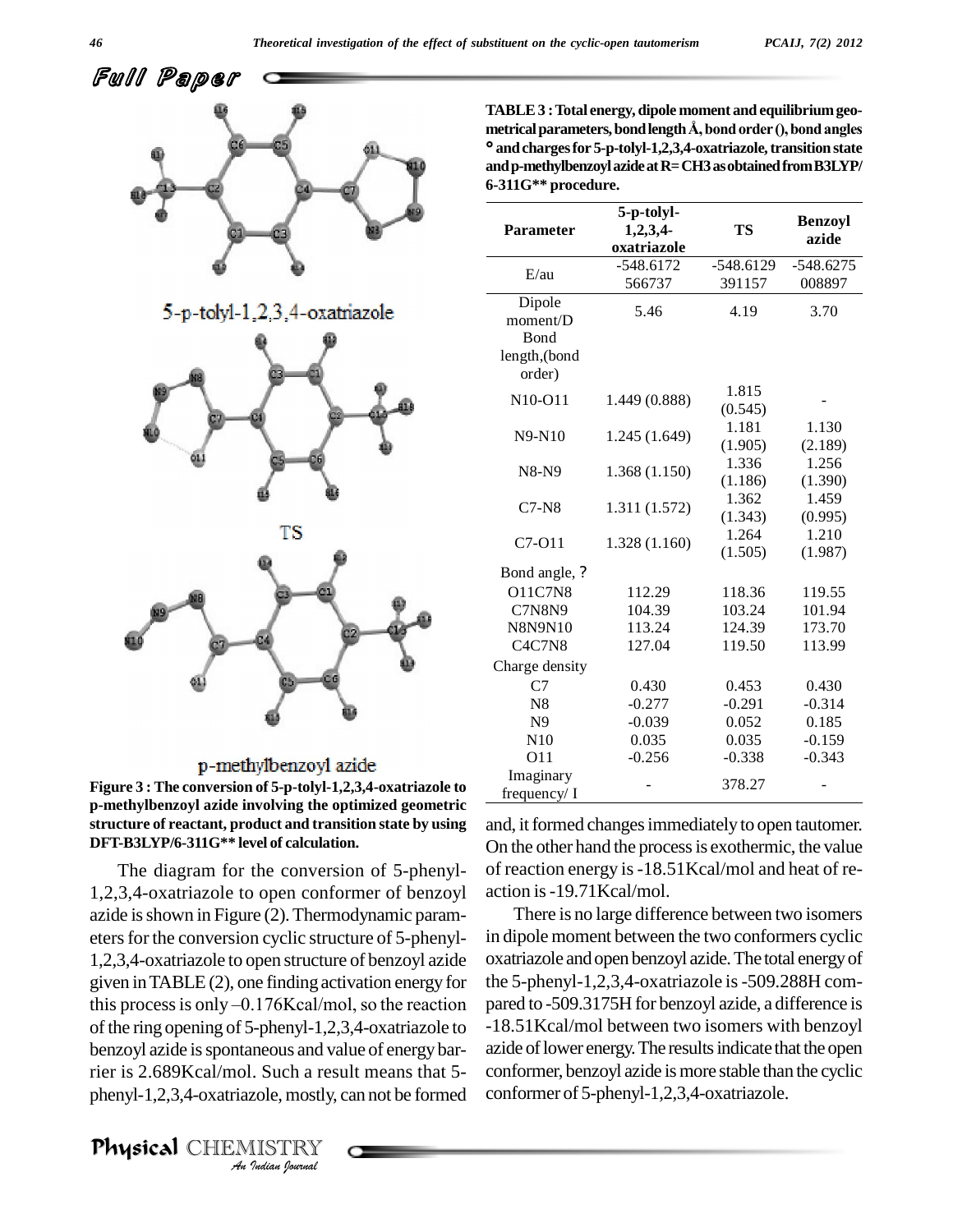### **5-p-tolyl-1,2,3,4-oxatriazole**

The conversion of 5-p-tolyl-1,2,3,4-oxatriazole to p-methyl benzoyl azide has been investigated theoreti cally. Starting with optimized geometry which has the p-methyl benzoyl azide has been investigated theoretically. Starting with optimized geometry which has the parameters,  $r(N10-O11) = 1.449\text{\AA}$ ,  $r(C7-O11) =$ parameters,  $r(N10-O11) = 1.449\text{\AA}$ ,  $r(C7-O11) = 1.338\text{\AA}$  and  $\theta(O11C7N8) = 112.29^{\circ}$ . One increases the  $r(N10-O11)$  distance, freezes and calculates of results are given in TABLE(3).

As the r(N10-O11) bond length increased, the total energy increases, N10-O11 bond order decreases<br>and N9-N10 bond order increases. In addition,<br> $\theta$ (N8C7O11) increases, the total energy has maximum and N9-N10 bond order increases. In addition,<br>  $\theta$ (N8C7O11) increases, the total energy has maximum<br>
value of -548.61294H at r(N10-O11) = 1.815Å, the transition state is produced and detected by presence of only one imaginary frequency *v*=378.27cm-1, giving an activation energy -0.167Kcal/mol. Hence, the cyclic conformer of 5-p-tolyl-1,2,3,4-oxatriazole is easily opened and produced p-methyl benzoyl azide.A diagram for the cyclic-open conversion of 5-p-tolyl- 1,2,3,4-oxatriazole isshown in Figure (3).

The r(C7-O11) bond is 1.328<sup>Å</sup> with bond order 1.16 in equilibrium cyclic conformer and shortness gradually to 1.21<sup>Å</sup> with bond order 1.987 in equilibrium conformer of open p-methyl benzoyl azide. On gradually to 1.21Å with bond order 1.987 in equilib-<br>rium conformer of open p-methyl benzoyl azide. On<br>the other hand, the r(C7-N8) bond is 1.311Å (almost a double bond C=N bond) in 5-p-tolyl-1,2,3,4 the other hand, the r(C7-N8) bond is  $1.311\text{\AA}$  (almost<br>a double bond C=N bond) in 5-p-tolyl-1,2,3,4-<br>oxatriazole and elongates gradually to 1.459Å (almost single C-N bond) in equilibrium azide. Other variations are equally important; the variation of  $r(N8-N9)$  from single C-N bond) in equilibrium azide. Other variations<br>are equally important; the variation of r(N8-N9) from<br>1.368Å with bond order 1.15 (single bond) in equilibare equally important; the variation of  $r(N8-N9)$  from<br>1.368Å with bond order 1.15 (single bond) in equilib-<br>rium cyclic conformer to 1.256Å with bond order 1.39 indicates a bond resonating between double and triple ones. These results mean that N9 should carry a positive charge whereas N8 should carry a negative charge. Calculations give 0.185 and -0.314 asthe charges on N9 and N8, respectively.

From thermodynamic parameters, the reaction of conversion of 5-p-tolyl-1,2,3,4-oxatriazole to corre sponding open conformer of azide reaction is exothermic with heat of reaction -8.12Kcal/mol and reaction energy is-6.43Kcal/mol. There is no difference in di-pole moment between two conformers and the open conformer of p-methyl benzoyl azide islower energy than corresponding cyclic oxatriazole with energydifference is 2.71Kcal/mol. The results indicate that open  $\theta$ (O11C7N8)= 112.29°, one in increases the r(N10-







p-hydroxybenzoyl azide

**Figure 4 :The conversionof 4-(1,2,3,4-oxatriazol-5-yl)phenole to p-hydroxybenzoyl azide involving the optimized geometric structure of reactant, product and transition state by using DFT-B3LYP/6-311G\*\* level of calculation.**

conformer of p-methyl benzoyl azide is more stable than 5-p-tolyl-1,2,3,4-oxatriazole and the reaction is sponteneous.

### **4-(1,2,3,4-oxatriazol-5-yl)phenole**

tigated theoretically. Starting with optimized geometry *I* diaparam-<br>1.327Å and<br>1.15TRY<br>IISTRY The conversion of 4-(1,2,3,4-oxatriazol-5 yl)phenole to p-hydroxy benzoyl azide has been invesof 4-(1,2,3,4-oxatriazol-5-yl)phenolewhich hasparam tigated theoretically. Starting with optimized geometry<br>of 4-(1,2,3,4-oxatriazol-5-yl)phenole which has parameters r(N10-O11) = 1.452Å, r(C7-O11)= 1.327Å and of 4-(1,2,3,4-oxatriazol-5-yl)phenole which has parameters r(N10-O11) = 1.452Å, r(C7-O11)= 1.327Å and<br>θ(O11C7N8)= 112.29°, one in increases the r(N10-

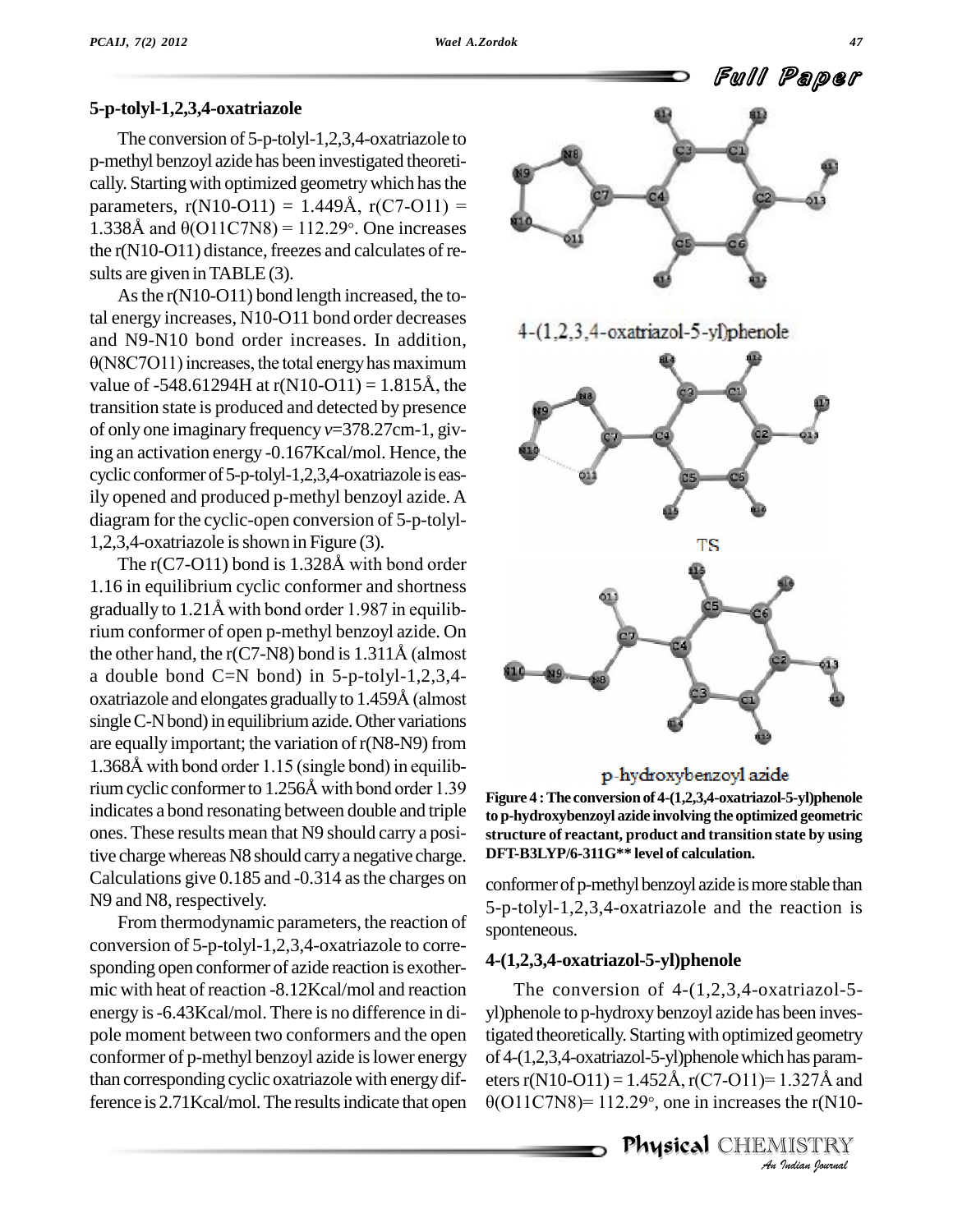**TABLE4 :Total energy, dipole moment and equilibriumgeo metrical parameters, bond length** Å, bond order (), bond angles **and chargesfor 4-(1,2,3,4-oxatriazol-5-yl)phenole, transition state and p-hydroxybenzoyl azide at R=OH as obtained fromB3LYP/6-311G\*\* procedure.**

|                                                       | $4-(1,2,3,4-$                |                     | p-                      |
|-------------------------------------------------------|------------------------------|---------------------|-------------------------|
| <b>Parameter</b>                                      | oxatriazol-5-<br>yl) phenole | TS                  | hydroxybenzoyl<br>azide |
| E/au                                                  | $-584.5345$<br>065364        | -584.5304<br>218412 | -584.560769626          |
| Dipole<br>moment/D<br>Bond<br>length, (bond<br>order) | 5.42                         | 4.36                | 4.22                    |
| N10-O11                                               | 1.452 (0.883)                | 1.811<br>(0.547)    |                         |
| N9-N10                                                | 1.245(1.650)                 | 1.182<br>(1.900)    | 1.126 (2.226)           |
| N8-N9                                                 | 1.367(1.153)                 | 1.335<br>(1.190)    | 1.240 (1.328)           |
| $C7-N8$                                               | 1.313 (1.564)                | 1.364<br>(1.338)    | 1.440 (0.973)           |
| C7-011                                                | 1.327(1.161)                 | 1.265<br>(1.499)    | 1.209 (2.044)           |
| Bond angle, ?                                         |                              |                     |                         |
| <b>O11C7N8</b>                                        | 112.30                       | 118.20              | 122.55                  |
| <b>C7N8N9</b>                                         | 104.38                       | 103.27              | 114.79                  |
| <b>N8N9N10</b>                                        | 113.37                       | 124.31              | 174.99                  |
| <b>C4C7N8</b>                                         | 126.98                       | 121.17              | 112.339                 |
| Charge                                                |                              |                     |                         |
| density                                               |                              |                     |                         |
| C7                                                    | 0.432                        | 0.454               | 0.446                   |
| N <sub>8</sub>                                        | $-0.282$                     | $-0.296$            | $-0.356$                |
| N <sub>9</sub>                                        | $-0.039$                     | 0.049               | 0.318                   |
| N10                                                   | 0.033                        | 0.033               | $-0.109$                |
| O11                                                   | $-0.260$                     | $-0.340$            | $-0.340$                |
| Imaginary<br>frequency/ I                             |                              | 321.12              |                         |

O11) distance step by step till transition state at  $r(N10 O(1)$ = 1.811Å, the transition state is characteristic by presence of one imaginary frequency*v*=321.12cm-1 all geometrical parameters are given inTABLE(4).

1.209Å with bond order 2.044 in equilibrium conformer spectiv<br>of p-hydroxy benzoyl azide. On the other hand, the nating s<br>r(C7-N8) is 1.313Å (almost a double bond C=N) in ing of *Indian Indian Indian Indian Indian Indian J Journal Indian Indian Indian Indian Indian Indian Indian Indian Indian Indian Indian Indian Indian bound* **C** *In the section of the* The r(C7-O11) bond is 1.327<sup>Å</sup> with bond order 1.161 in equilibrium cyclic conformer of 4-(1,2,3,4 oxatriazol-5-yl)phenole and shortness gradually to  $1.209\text{\AA}$  with bond order 2.044 in equilibrium conformer of p-hydroxy benzoyl azide. On the other hand, the 4-(1,2,3,4-oxatriazol-5-yl)phenole andelongates gradu- 4-(1,2,3,4-oxatriazol-5-yl)phenole and elongates gradu-yl)phenally to 1.44Å (almost single bond C-N) in equilibrium ergy -0 azide. The variation of r(N8-N9) from 1.367Å with 2.56Ko

Physical CHEMISTRY







### p-chlorobenzoyl azide

. **by using DFT-B3LYP/6-311G\*\* level of calculation.Figure 5 : The conversion of 5-(4-chlorophenyl)-1,2,3,4 oxatriazole to p-chlorobenzoyl azide involving the optimized geometric structure of reactant, product and transition state**

bond order 1.153 (single bond) in equilibrium cyclic conformerto 1.24<sup>Å</sup> with bond order 1.328 indicates <sup>a</sup> bond resonating between double and triple ones.

Charges on N8 and N9 are -0.356 and 0.318 re spectively these results corresponding with the reso nating structure of azide group. A diagram for ring opening of oxatriazole ring in  $4-(1,2,3,4)$ -oxatriazol-5 $y$ l)phenole is shown in Figure  $(4)$ , with activation energy -0.289Kcal/mol which agree with energy barrier 2.56Kcal/mol and reaction energy is-18.56Kcal/mol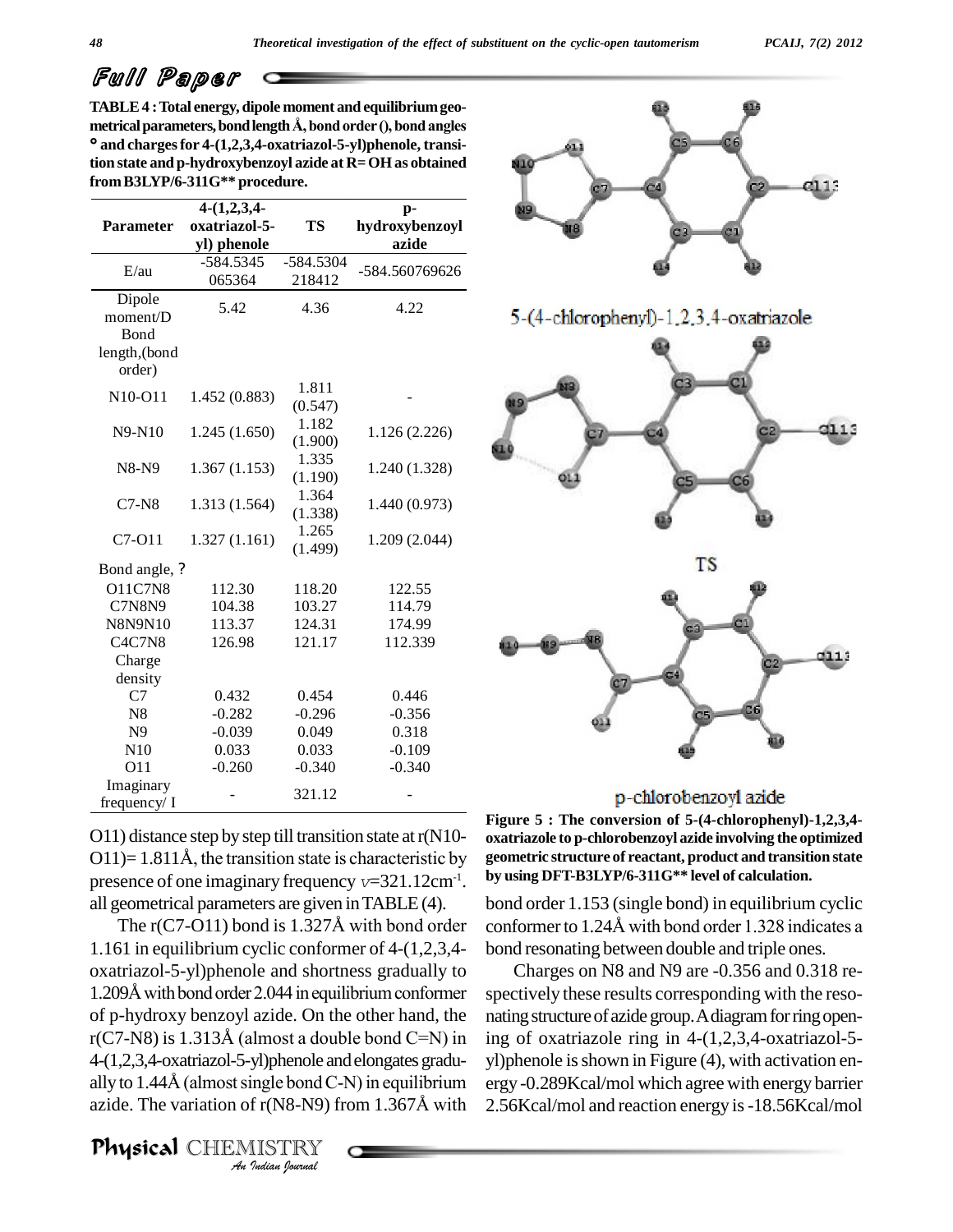|  | <b>D</b> Full Paper |  |
|--|---------------------|--|
|  |                     |  |

| Parameter                                    | $5-(4-$<br>chlorophenyl)-<br>1,2,3,4<br>oxatriazole | <b>TS</b>                            | p-<br>chlorobenzoyl<br>azide |
|----------------------------------------------|-----------------------------------------------------|--------------------------------------|------------------------------|
| E/au                                         | -968.9103                                           | $-968.906$                           | -968.9405                    |
|                                              | 380218                                              | 3857723                              | 578293                       |
| Dipole<br>moment/D<br>Bond                   | 3.12                                                | 1.81                                 | 1.49                         |
| length, (bond<br>order)                      |                                                     |                                      |                              |
| N10-O11                                      | 1.451 (0.886)                                       | 1.810<br>(0.547)<br>1.181<br>(1.908) |                              |
| N9-N10                                       | 1.244(1.653)                                        | 1.338                                | 1.125(2.232)                 |
| N8-N9                                        | 1.369(1.148)                                        | (1.181)                              | 1.242 (1.317)                |
| $C7-NS$                                      | 1.310(1.575)                                        | 1.359                                | 1.434 (0.989)                |
| C7-O11                                       | 1.326(1.163)                                        | (1.353)                              | 1.208 (2.048)                |
|                                              |                                                     | 1.264                                |                              |
|                                              |                                                     | (1.502)                              |                              |
| Bond angle, ?                                |                                                     |                                      |                              |
| <b>O11C7N8</b>                               | 112.47                                              | 118.49                               | 120.28                       |
| <b>C7N8N9</b>                                | 104.32                                              | 103.18                               | 114.81                       |
| N8N9N10                                      | 113.25                                              | 124.16                               | 174.79                       |
| C <sub>4</sub> C <sub>7</sub> N <sub>8</sub> | 126.88                                              | 119.48                               | 112.32                       |
| Charge                                       |                                                     |                                      |                              |
| density                                      |                                                     |                                      |                              |
| C7                                           | 0.435                                               | 0.458                                | 0.452                        |
| N <sub>8</sub>                               | $-0.275$                                            | $-0.289$                             | $-0.352$                     |
| N9                                           | $-0.034$                                            | 0.054                                | 0.320                        |
| N10                                          | 0.041                                               | 0.042                                | $-0.098$                     |
| O11                                          | $-0.255$                                            | $-0.336$                             | $-0.333$                     |
| Imaginary<br>frequency/ I                    |                                                     | 382.60                               |                              |

**TABLE5 :Total energy, dipole moment and equilibriumgeo metrical parameters, bond length** Å, bond order (), bond angles **andchargesfor 5-(4-chlorophenyl)-1,2,3,4-oxatriazole,tran sition state and p-chlorobenzoyl azide at R= Cl as obtained fromB3LYP/6-311G\*\* procedure.**

**by using DFT-B3LYP/6-311G<sup>\*\*</sup> level of calculation.**<br>is no difference in dipole moment between two con-<br>**by** using **DFT-B3LYP/6-311G<sup>\*\*</sup> level of calculation.** is no difference in dipole moment between two conformers and the total energy of open conformer is lower than cyclic conformer, so p-hydroxy benzoyl azide is more stable.

## **5-(4-chlorophenyl)-1,2,3,4-oxatriazole**

The conversion of 5-(4-chlorophenyl)-1,2,3,4 oxatriazole to p-chloro benzoyl azide has been investi gated theoretically. Starting with optimized geometry of chloro<br>5-(4-chlorophenyl)-1,2,3,4-oxatriazole which has pa-ally to<br>rameters r(N10-O11) = 1.451Å, one in increases the confor 5-(4-chlorophenyl)-1,2,3,4-oxatriazole which has pa-<br>ally to 1.208Å with bond order 2.048 in equilibrium r(N10-O11) distance step by step till transition state at







### p-nitrobenzoyl azide

- 382.60 - **Figure 6 : The conversion of 5-(4-nitrophenyl)-1,2,3,4 oxatriazole to p-nitrobenzoyl azide involving the optimized geometric structure of reactant, product and transition state**

 $r(N10-O11)= 1.807\text{\AA}$ , the transition state is characteristic by presence of one imaginary frequency *v*=382.6cm<sup>-1</sup>. all geometrical parameters are given in<br>TABLE (5).<br>The r(C7-O11) bond is 1.326Å with bond order  $TABLE (5)$ .

chlorophenyl)-1,2,3,4-oxatriazole and shortness gradu-<br>
ally to 1.208Å with bond order 2.048 in equilibrium<br>
conformer of p-chloro benzoyl azide. On the other hand,<br>
the r(C7-N8) is 1.310Å (almost a double bond C=N)<br> **Phys** 1.163 in equilibrium cyclic conformer of 5-(4- 1.163 in equilibrium cyclic conformer of 5-(4-<br>chlorophenyl)-1,2,3,4-oxatriazole and shortness gradu-<br>ally to 1.208Å with bond order 2.048 in equilibrium conformer of p-chloro benzoyl azide. On the other hand, the r(C7-N8) is  $1.310\text{\AA}$  (almost a double bond C=N)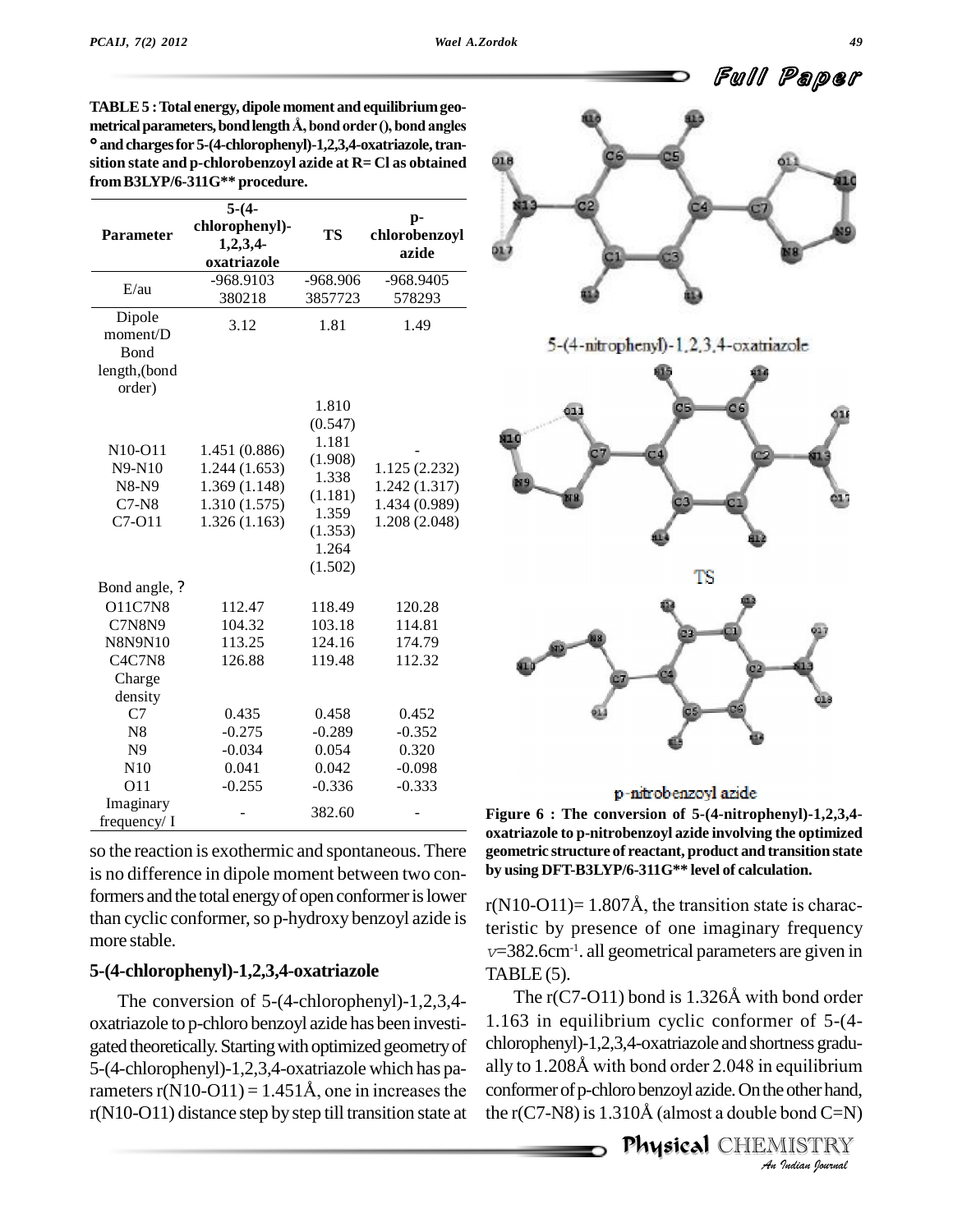**TABLE6 :Total energy, dipole moment and equilibriumgeo metrical parameters, bond length** Å, bond order (), bond angles **and chargesfor 5-(4-nitrophenyl)-1,2,3,4-oxatriazole,tran sition state and p-nitrobenzoyl azide at R= NO2 as obtained fromB3LYP/6-311G\*\* procedure.**

|                                                                          | $5-(4-$                                                                          |                                                                                                  |                                                                 |          |
|--------------------------------------------------------------------------|----------------------------------------------------------------------------------|--------------------------------------------------------------------------------------------------|-----------------------------------------------------------------|----------|
| <b>Parameter</b>                                                         | nitrophenyl)-<br>1,2,3,4<br>oxatriazole                                          | <b>TS</b>                                                                                        | p-<br>chlorobenzoyl<br>azide                                    |          |
| E/au                                                                     | $-713.8417$                                                                      | -713.8379                                                                                        | $-713.8630$                                                     |          |
|                                                                          | 584071                                                                           | 307757                                                                                           | 664413                                                          |          |
| Dipole<br>moment/D<br>Bond<br>length, (bond<br>order)                    | 0.72                                                                             | 1.34                                                                                             | 2.37                                                            |          |
| N <sub>10</sub> -O <sub>11</sub><br>N9-N10<br>N8-N9<br>$C7-N8$<br>C7-011 | 1.449 (0.889)<br>1.244(1.654)<br>1.370 (1.144)<br>1.308 (1.583)<br>1.325 (1.164) | 1.797<br>(0.560)<br>1.182<br>(1.906)<br>1.342<br>(1.169)<br>1.354<br>(1.374)<br>1.265<br>(1.492) | 1.121 (2.236)<br>1.249 (1.377)<br>1.446 (1.002)<br>1.207(2.033) |          |
| Bond angle, ?                                                            |                                                                                  |                                                                                                  |                                                                 |          |
| <b>O11C7N8</b>                                                           | 112.62                                                                           | 118.61                                                                                           | 120.45                                                          |          |
| <b>C7N8N9</b>                                                            | 104.27                                                                           | 103.14                                                                                           | 104.22                                                          |          |
| <b>N8N9N10</b><br>C4C7N8                                                 | 113.14<br>126.74                                                                 | 123.54<br>119.58                                                                                 | 166.12<br>113.72                                                |          |
| Charge<br>density                                                        |                                                                                  |                                                                                                  |                                                                 |          |
| C7                                                                       | 0.443                                                                            | 0.465                                                                                            | 0.441                                                           |          |
| N8                                                                       | $-0.268$                                                                         | $-0.284$                                                                                         | $-0.324$                                                        |          |
| N <sub>9</sub>                                                           | $-0.029$                                                                         | 0.056                                                                                            | 0.249                                                           |          |
| N10                                                                      | 0.049                                                                            | 0.052                                                                                            | $-0.033$                                                        |          |
| O11                                                                      | $-0.251$                                                                         | $-0.331$                                                                                         | $-0.334$                                                        |          |
| Imaginary<br>frequency/ I                                                |                                                                                  | 392.20                                                                                           |                                                                 | Fi,<br>m |

in 5-(4-chlorophenyl)-1,2,3,4-oxatriazole and elongates  $\frac{9}{900}$  $\begin{array}{cc}\n\text{frequency/ I} & \text{392.20} \\
\text{in 5-(4-chlorophenyl)-1,2,3,4-oxatriazole and elongates} & \text{g} \\
\text{gradually to 1.434Å (almost single bond C-N) in equi-} & \text{b}\n\end{array}$ gradually to  $1.434\text{\AA}$  (almost single bond C-N) in equiwith bond order 1.148 (single bond) in equilibrium cylibrium azide. The variation of  $r(N8-N9)$  from 1.369Å<br>with bond order 1.148 (single bond) in equilibrium cy-<br>clic conformer to 1.242Å with bond order 1.317 indicates abond resonating between double and triple ones.

*An*ing of oxatriazole ring in 5-(4-chlorophenyl)-1,2,3,4- *In 5-(4-chlor*<br>*In 5-(4-chlor*<br>*Indian energy i*<br>*IISTRY*<br>*Indian fournal* Charges on N8 and N9 are -0.352 and 0.320 re spectively these results corresponding with the reso nating structure of azide group. A diagram for ring open- $\alpha$ xatriazole is shown in Figure (5), with activation energy -0.338Kcal/mol which agree with energy barrier 2.48Kcal/mol and reaction energy is-18.96Kcal/mol

Physical CHEMISTRY



#### p-cyanobenzoyl azide

Figure  $7$  : The conversion of  $4-(1,2,3,4)$ -oxatriazol-5**yl)benzonitrile top-cyanobenzoylazide involving theoptimized geometric structure of reactant, product and transition state by using DFT-B3LYP/6-311G\*\* level of calculation.**

so the reaction is exothermic and spontaneous. There is no difference in dipole moment between two conformers and the total energy of open conformer is lower than cyclic conformer, so p-chloro benzoyl azide is more stable.

#### **5-(4-nitrophenyl)-1,2,3,4-oxatriazole**

The conversion of  $5-(4-nitrophenyl)-1,2,3,4$ oxatriazole to p-nitro benzoyl azide has been investi gated theoretically as an example for withdrawing group. At  $r(N10-O11)= 1.797\text{\AA}$ , this transition state is ap-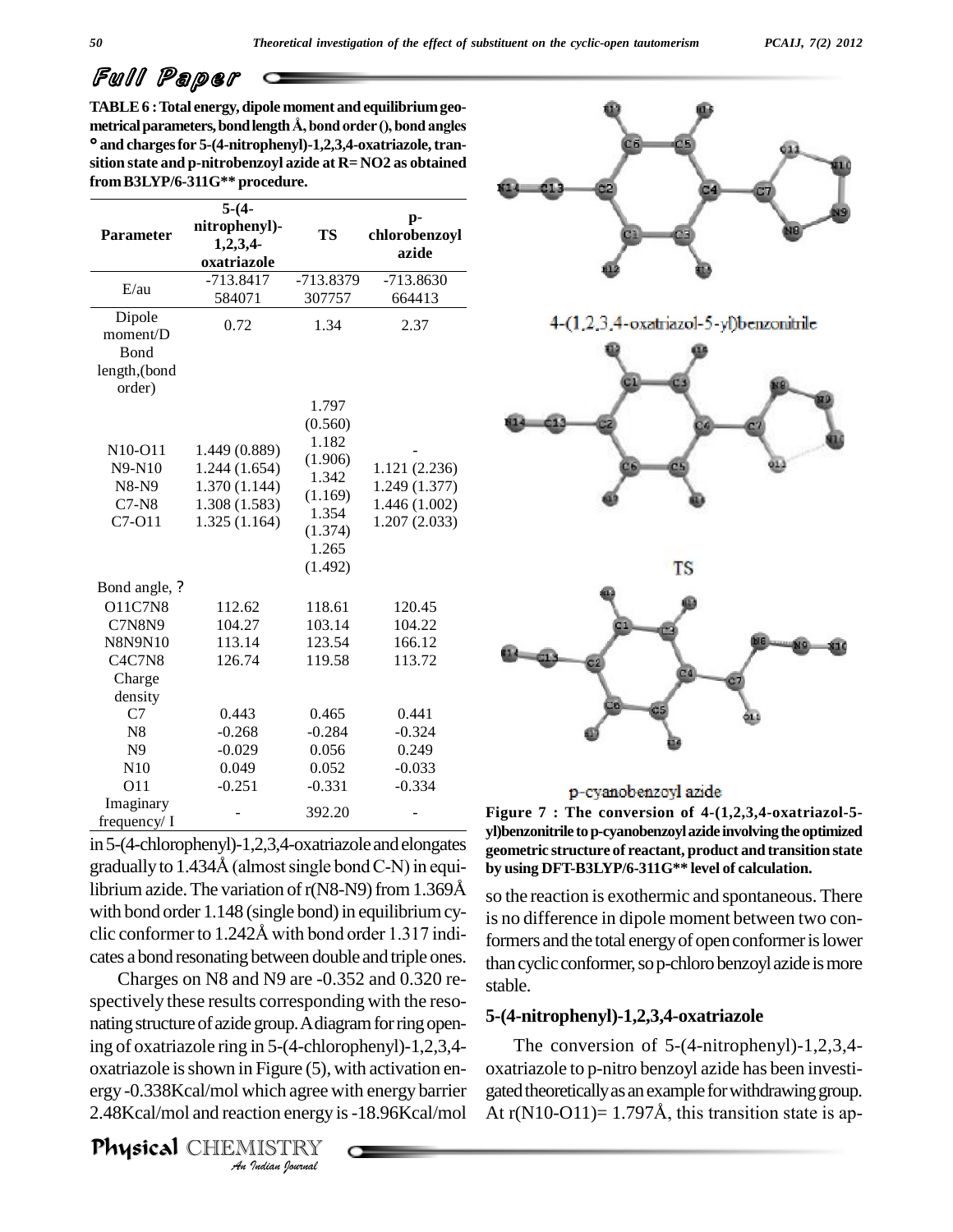

peared at shorter distance less than other donating groups, the transition state is characteristic bypresence % of one imaginary frequency  $v=392.2 \text{cm}^{-1}$ . all geometrical parameters are given in TABLE (6).<br>The r(C7-O11) bond is 1.325Å with bond order cal parameters are given inTABLE (6).

1.164 in equilibrium cyclic conformer of 5-(4 nitrophenyl)-1,2,3,4-oxatriazole and shortness gradu- 1.164 in equilibrium cyclic conformer of 5-(4-<br>nitrophenyl)-1,2,3,4-oxatriazole and shortness gradu-<br>ally to 1.207Å with bond order 2.033 in equilibrium conformer of p-nitro benzoyl azide.On the other hand, ally to 1.207Å with bond order 2.033 in equilibrium<br>conformer of p-nitro benzoyl azide. On the other hand,<br>the r(C7-N8) is 1.308Å (almost a double bond C=N) in 5-(4-nitrophenyl)-1,2,3,4-oxatriazole and elongates the r(C7-N8) is 1.308Å (almost a double bond C=N) in 5-(4-nitrophenyl)-1,2,3,4-oxatriazole and elongates gradually to 1.446Å (almost single bond C-N) in equiin 5-(4-nitrophenyl)-1,2,3,4-oxatriazole and elongates  $\overline{\text{Dipole}}$ <br>gradually to 1.446Å (almost single bond C-N) in equi-<br>librium azide. The variation of r(N8-N9) from 1.37Å with bond order 1.144 (single bond) in equilibrium cylibrium azide. The variation of  $r(N8-N9)$  from 1.37Å<br>with bond order 1.144 (single bond) in equilibrium cy-<br>clic conformer to 1.249Å with bond order 1.377 indicates abond resonating between double and triple ones.

Charges on N8 and N9 are -0.324 and 0.249 re spectively these results corresponding with the reso nating structure of azide group. A diagram for ring opening of oxatriazole ring in 5-(4-nitrophenyl)-1,2,3,4-  $\alpha$ xatriazole is shown in Figure  $(6)$ , with activation energy -0.377Kcal/mol which agree with energy barrier 2.4Kcal/mol and reaction energyis-13.37Kcal/molso the reaction is exothermic and spontaneous.The dipole moment of azide greater slightly than cyclic oxatriazole and the total energy of open conformer is lower than cyclic conformer, so p-nitro benzoyl azide is more stable.

## **4-(1,2,3,4-oxatriazol-5-yl)benzonitrile**

The conversion of 4-(1,2,3,4-oxatriazol-5 vestigated theoretically as another example for withyl)benzonitrile to p-cyano benzoyl azide has been investigated theoretically as another example for with-<br>drawing group. At  $r(N10-O11)=1.798\text{\AA}$ , this transition state is appeared at shorter distance less than other donating groups, the transition state is characteristic by presence of one imaginary frequency *v*=388.28cm<sup>-1</sup>. clic<br>all geometrical parameters are given in TABLE (7). dica<br>The r(C7-O11) bond is 1.326Å with bond order one all geometrical parameters are given inTABLE(7).

1.164 in equilibrium cyclic conformer of 4-(1,2,3,4-<br>oxatriazol-5-yl)benzonitrile and shortness gradually to spee<br>1.208Å with bond order 2.05 in equilibrium conformer nati oxatriazol-5-yl)benzonitrile and shortness graduallyto of p-cyanro benzoyl azide.On the other hand, the r(C7-  $1.208\text{\AA}$  with bond order 2.05 in equilibrium conformer (1,2,3,4-oxatriazol-5-yl)benzonitrile and elongates N8) is 1.308Å (almost a double bond C=N) in 4-<br>(1,2,3,4-oxatriazol-5-yl)benzonitrile and elongates<br>gradually to 1.429Å (almost single bond C-N) in equi-

| יש שוני ייני יי                                                             |
|-----------------------------------------------------------------------------|
| TABLE 7: Total energy, dipole moment and equilibrium geo-                   |
| metrical parameters, bond length Å, bond order (), bond angles              |
| <sup>o</sup> and charges for 4-(1,2,3,4-oxatriazol-5-yl)benzonitrile, tran- |
| sition state and p-cyanobenzoyl azide at R= CN as obtained                  |
| from B3LYP/6-311G** procedure.                                              |

| <b>Parameter</b>          | $4-(1,2,3,4-$<br>oxatriazol-5-<br>yl) | TS               | p-<br>cyanobenzoyl |
|---------------------------|---------------------------------------|------------------|--------------------|
|                           | benzonitrile                          |                  | azide              |
|                           | $-601.5499$                           | $-601.5461$      | $-601.5807$        |
| E/au                      | 493288                                | 202068           | 124343             |
|                           | 0.71                                  | 1.22             | 2.43               |
| Dipole<br>moment/D        | 0.71                                  | 1.22             | 2.43               |
| <b>B</b> ond              |                                       |                  |                    |
| length, (bond<br>order)   |                                       |                  |                    |
| N10-O11                   | 1.450 (0.888)                         | 1.798<br>(0.559) |                    |
| N9-N10                    | 1.244(1.654)                          | 1.182<br>(1.905) | 1.124 (2.237)      |
| N8-N9                     | 1.370(1.145)                          | 1.341<br>(1.172) | 1.244 (1.309)      |
| $C7-N8$                   | 1.308 (1.580)                         | 1.355<br>(1.370) | 1.429 (1.000)      |
| C7-011                    | 1.326(1.164)                          | 1.265<br>(1.492) | 1.208 (2.050)      |
| Bond angle, ?             |                                       |                  |                    |
| <b>O11C7N8</b>            | 112.59                                | 119.16           | 123.43             |
| <b>C7N8N9</b>             | 104.28                                | 102.93           | 114.80             |
| <b>N8N9N10</b>            | 113.17                                | 125.71           | 174.66             |
| <b>C4C7N8</b>             | 126.76                                | 119.59           | 112.29             |
| Charge                    |                                       |                  |                    |
| density                   |                                       |                  |                    |
| C7                        | 0.436                                 | 0.461            | 0.454              |
| N <sub>8</sub>            | $-0.270$                              | $-0.286$         | $-0.349$           |
| N <sub>9</sub>            | $-0.030$                              | 0.055            | 0.322              |
| N10                       | 0.047                                 | 0.049            | $-0.089$           |
| 011                       | $-0.252$                              | $-0.332$         | $-0.327$           |
| Imaginary<br>frequency/ I |                                       | 388.28           |                    |

clic conformer to 1.244Å with bond order 1.3097 inlibrium azide. The variation of  $r(N8-N9)$  from 1.37Å with bond order 1.145 (single bond) in equilibrium cylibrium azide. The variation of r(N8-N9) from 1.37Å<br>with bond order 1.145 (single bond) in equilibrium cy-<br>clic conformer to 1.244Å with bond order 1.3097 indicates a bond resonating between double and triple

*An*ing ofoxatriazole ring in 4-(1,2,3,4-oxatriazol-5- *I*<br>*In* activation<br>**Indian** *Journal*<br>**I** ISTRY<br>*Indian Sournal* ones.<br>Charges on N8 and N9 are -0.349 and 0.322 respectively these results corresponding with the reso nating structure of azide group. A diagram for ring openyl)benzonitrile is shown in Figure (7), with activation energy -0.392Kcal/mol which agree with energy barrier 2.4Kcal/mol and reaction energyis-19.3Kcal/mol